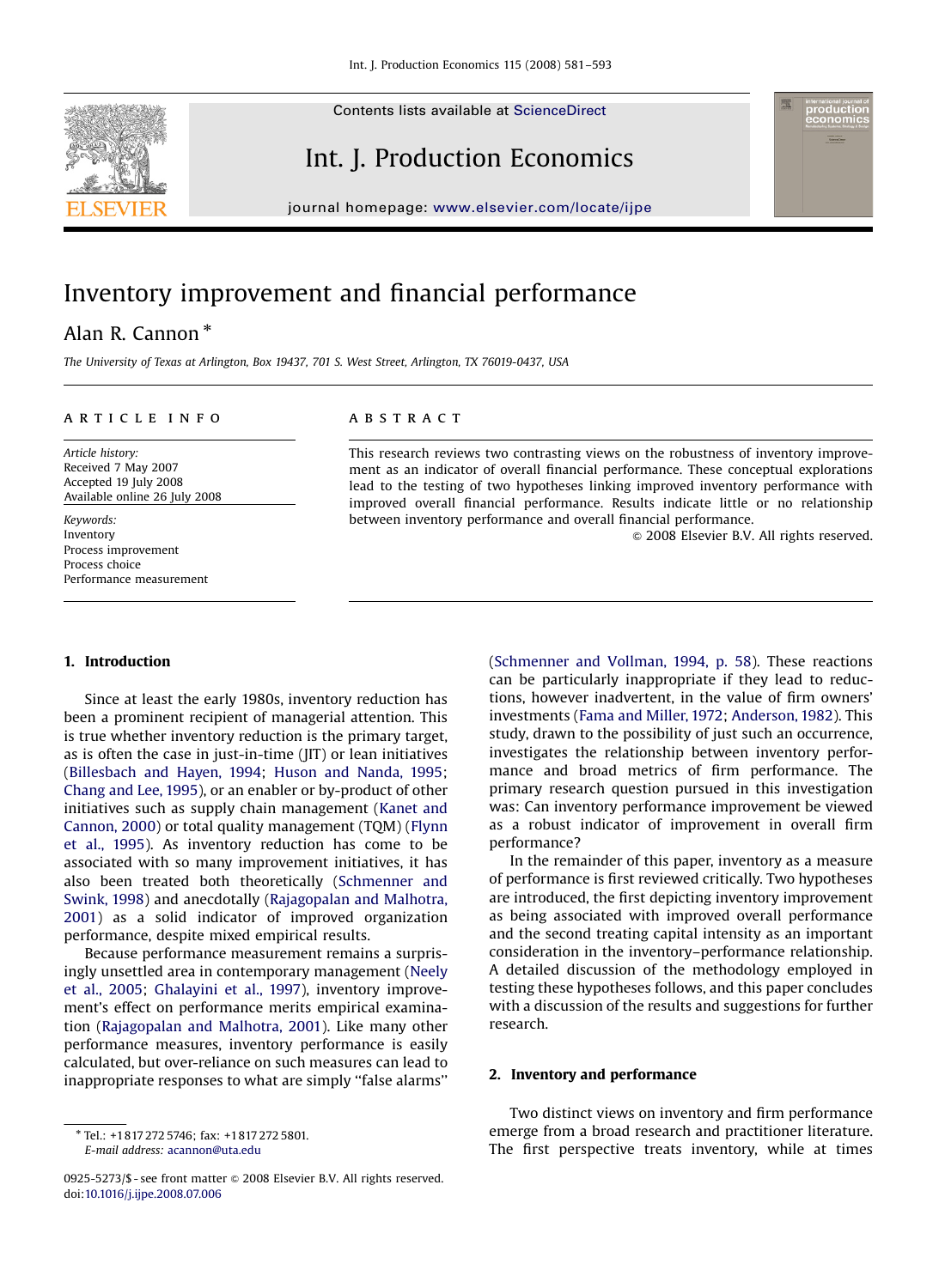necessary, as fundamentally a driver of costs that manifest themselves in: (1) forgone investment opportunities as the result of tied-up capital; (2) ancillary costs incurred in moving, storing or otherwise simply handling inventory; or (3) unnoticed or unsolved process problems that are "covered up" by the inventory. In this view, systematic reductions in inventory would be viewed as evidence of successful management.

The second perspective on inventory and performance, however, treats inventory as merely a choice among many options available to balance capacity with demand and thus anticipates no fundamental relationship between inventory and firm performance. That is, in this view the systematic reduction of inventory would be interpreted as simply a shift in resource usage, with the firm choosing to confront its fundamental challenges with a different resource blend, of which inventory is only a part. Each view is explored more fully in the following sub-sections.

#### 2.1. The case for inventory as a robust indicator of performance

A vast literature on lot-sizing and related techniques has at its heart a fundamental view of inventory as a costly but necessary means of accommodating the realities of production environments. Such realities can include timeconsuming or costly setups, or, in a similar vein, nontrivial ordering or shipment costs. Other challenges toward which inventory can be focused include uncertainty with regard to demand or supply, or variability in output among stages of production within the production system. These ''irregularities'' prevent the smooth, rapid flow of value through the production system and, by extension, lead naturally to inventory within the system ([Schmenner and Swink, 1998\)](#page--1-0).

In the case of non-trivial setup, ordering or transfer costs, when such costs do not vary with the production or order quantity there is an economic incentive to amortize them over some order quantity in excess of one unit. Early developments such as the Economic Order Quantity ([Camp, 1922;](#page--1-0) [Wilson and Mueller, 1927](#page--1-0)) were followed in later years by derivations that extended across a variety of production settings [\(Bahl et al., 1987\)](#page--1-0). All of these incorporate the inherent cost of holding inventory—principally the return on those opportunities foregone by the choice to invest in inventory ([Silver, 1981;](#page--1-0) [Corbey and](#page--1-0) [Jansen, 1993](#page--1-0))—in finding an economically optimal order or batch quantity and, by extension, inventory level. Similarly, the cost of uncertainties up- or down-stream from the production system can be offset to some degree by the cost of holding safety stock in raw material or finished goods inventory ([Schmitt, 1984](#page--1-0)). As is the case with regard to optimized lot sizes, the costs inherent in carrying inventory are seen as ''necessary evils'' given the realities of the production environment.

More contemporary views of inventory as an ''evil,'' however, do not accept it as necessary. Rather, both the JIT and TQM philosophies consider inventory as inherently wasteful since its cost is a consequence of problems that haven't been solved [\(Davy et al., 1992](#page--1-0); [Flynn et al., 1995](#page--1-0);

[Lieberman and Demeester, 1999\)](#page--1-0). Examples of such problems include burdensome setup times or costly ordering charges, or quality failures that encourage plenty of buffer inventory to maintain production ([Flynn et al.,](#page--1-0) [1995;](#page--1-0) [Kim and Ha, 2003\)](#page--1-0). Research and practice in supply chain management (SCM) extended this line of thinking across organizational boundaries ([Gunasekaran et al.,](#page--1-0) [2004](#page--1-0)); much of the inventory in supply chains, it has been argued, results simply because partners have failed to recognize and/or seize opportunities to eliminate the need for it [\(Clark and Hammond, 1997\)](#page--1-0).

Whether inventory is inevitable or not, the ''negative view'' would tend to associate reductions in inventory with improved firm performance. This implication is reflected in the variety of empirical studies in operations management in which inventory performance—whether captured in perceptions or objective/archival data [\(Boyd](#page--1-0) [et al., 1993\)](#page--1-0)—has been used as a proxy for organizational performance. Intriguingly, however, empirical validation of this view is limited [\(Gaur et al., 2005](#page--1-0)). This can be seen in [Table 1,](#page--1-0) which summarizes more than a decade's worth of research aimed at exploring inventory's role with regard to overall performance.

The most recent work in support of inventory as a robust indicator of performance was that of [Swamidass](#page--1-0) [\(2007\)](#page--1-0), who observed that across the US manufacturing sector, there was a general lowering of inventory (relative to sales) through most of the 1980s. Swamidass also observed that over that period firms in the bottom tier with regard to financial ''health'' tended to carry more inventory than did firms in the top tier. Earlier, [Fullerton](#page--1-0) [et al. \(2003\)](#page--1-0) found a positive relationship between improved inventory margin and three measures of financial performance, results echoing earlier ([Fullerton](#page--1-0) [and McWatters, 2001](#page--1-0)) work in which extensive adopters of JIT experienced both reduced work-in-process inventory levels and substantially improved profitability. Perhaps the strongest evidence in support of turnover's robustness, however, was provided by [Huson and Nanda](#page--1-0) [\(1995\),](#page--1-0) who after controlling for firms' industry averages both with regard to inventory turnover and profitability, found a significant association between improvements in turnover and improvements in per-share earnings.

In other studies, however, results were not as supportive of inventory's robustness. [Vastag and Whybark's](#page--1-0) [\(2005\)](#page--1-0) work, for example, found that controlling for firms' manufacturing practices led to there being no relationship between turnover and overall performance. Similarly, [Demeter \(2003\)](#page--1-0) noted that firms with clear manufacturing strategies tended to have higher financial performance, but that there did not appear to be a difference in inventory turnover between firms with clear manufacturing strategies and those without. Perhaps most intriguing were the findings of [Balakrishnan et al. \(1996\)](#page--1-0), who studied both adopters and non-adopters of JIT and found that both groups reduced their inventory—adopters' work-in-process improvements were particularly striking—but also found that superior turnover performance did not necessarily lead to superior financial performance.

Several of those studies with less-than-compelling results were potentially hampered by their measure of